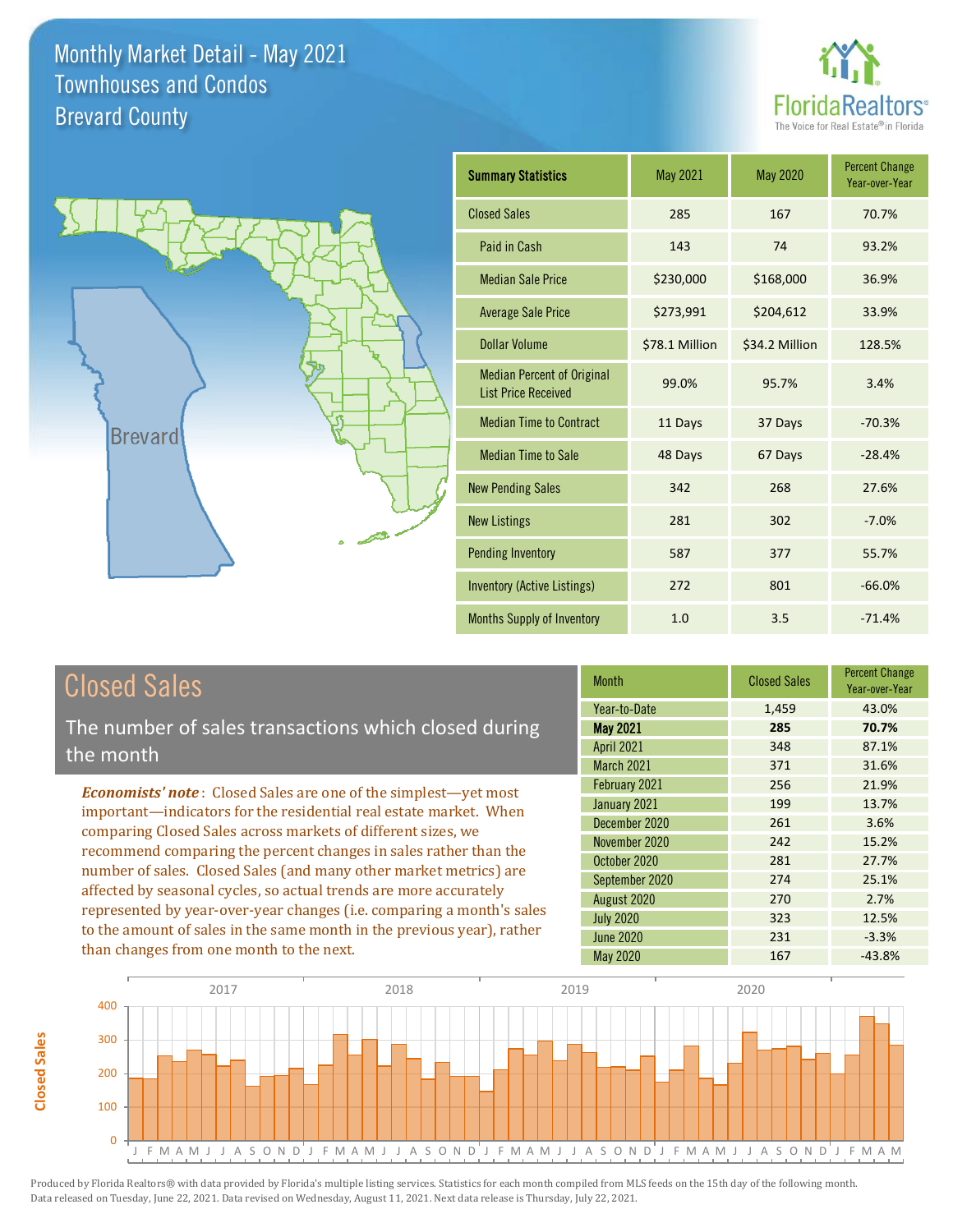

| Cash Sales                                                                      | <b>Month</b>      | <b>Cash Sales</b> | <b>Percent Change</b><br>Year-over-Year |
|---------------------------------------------------------------------------------|-------------------|-------------------|-----------------------------------------|
|                                                                                 | Year-to-Date      | 720               | 58.6%                                   |
| The number of Closed Sales during the month in which                            | <b>May 2021</b>   | 143               | 93.2%                                   |
| buyers exclusively paid in cash                                                 | <b>April 2021</b> | 170               | 150.0%                                  |
|                                                                                 | <b>March 2021</b> | 183               | 35.6%                                   |
|                                                                                 | February 2021     | 133               | 49.4%                                   |
|                                                                                 | January 2021      | 91                | 3.4%                                    |
| <b>Economists' note</b> : Cash Sales can be a useful indicator of the extent to | December 2020     | 104               | 16.9%                                   |
| which investors are participating in the market. Why? Investors are             | November 2020     | 100               | 23.5%                                   |
| far more likely to have the funds to purchase a home available up front,        | October 2020      | 124               | 19.2%                                   |

far more likely to have the funds to purchase a home available up front, whereas the typical homebuyer requires a mortgage or some other form of financing. There are, of course, many possible exceptions, so this statistic should be interpreted with care.

| Year-to-Date      | 720 | 58.6%    |
|-------------------|-----|----------|
| <b>May 2021</b>   | 143 | 93.2%    |
| <b>April 2021</b> | 170 | 150.0%   |
| <b>March 2021</b> | 183 | 35.6%    |
| February 2021     | 133 | 49.4%    |
| January 2021      | 91  | 3.4%     |
| December 2020     | 104 | 16.9%    |
| November 2020     | 100 | 23.5%    |
| October 2020      | 124 | 19.2%    |
| September 2020    | 118 | 55.3%    |
| August 2020       | 112 | $-8.2%$  |
| <b>July 2020</b>  | 147 | 20.5%    |
| <b>June 2020</b>  | 115 | 15.0%    |
| <b>May 2020</b>   | 74  | $-46.0%$ |



# Cash Sales as a Percentage of Closed Sales

The percentage of Closed Sales during the month which were Cash Sales

*Economists' note* : This statistic is simply another way of viewing Cash Sales. The remaining percentages of Closed Sales (i.e. those not paid fully in cash) each month involved some sort of financing, such as mortgages, owner/seller financing, assumed loans, etc.

| <b>Month</b>      | <b>Percent of Closed</b><br>Sales Paid in Cash | <b>Percent Change</b><br>Year-over-Year |
|-------------------|------------------------------------------------|-----------------------------------------|
| Year-to-Date      | 49.3%                                          | 10.8%                                   |
| <b>May 2021</b>   | 50.2%                                          | 13.3%                                   |
| <b>April 2021</b> | 48.9%                                          | 33.6%                                   |
| <b>March 2021</b> | 49.3%                                          | 2.9%                                    |
| February 2021     | 52.0%                                          | 22.6%                                   |
| January 2021      | 45.7%                                          | $-9.1%$                                 |
| December 2020     | 39.8%                                          | 12.7%                                   |
| November 2020     | 41.3%                                          | 7.0%                                    |
| October 2020      | 44.1%                                          | $-6.8%$                                 |
| September 2020    | 43.1%                                          | 24.2%                                   |
| August 2020       | 41.5%                                          | $-10.6%$                                |
| <b>July 2020</b>  | 45.5%                                          | 7.1%                                    |
| <b>June 2020</b>  | 49.8%                                          | 19.1%                                   |
| May 2020          | 44.3%                                          | $-3.9%$                                 |



Pct. of Closed Sales **Pct. of Closed Sales**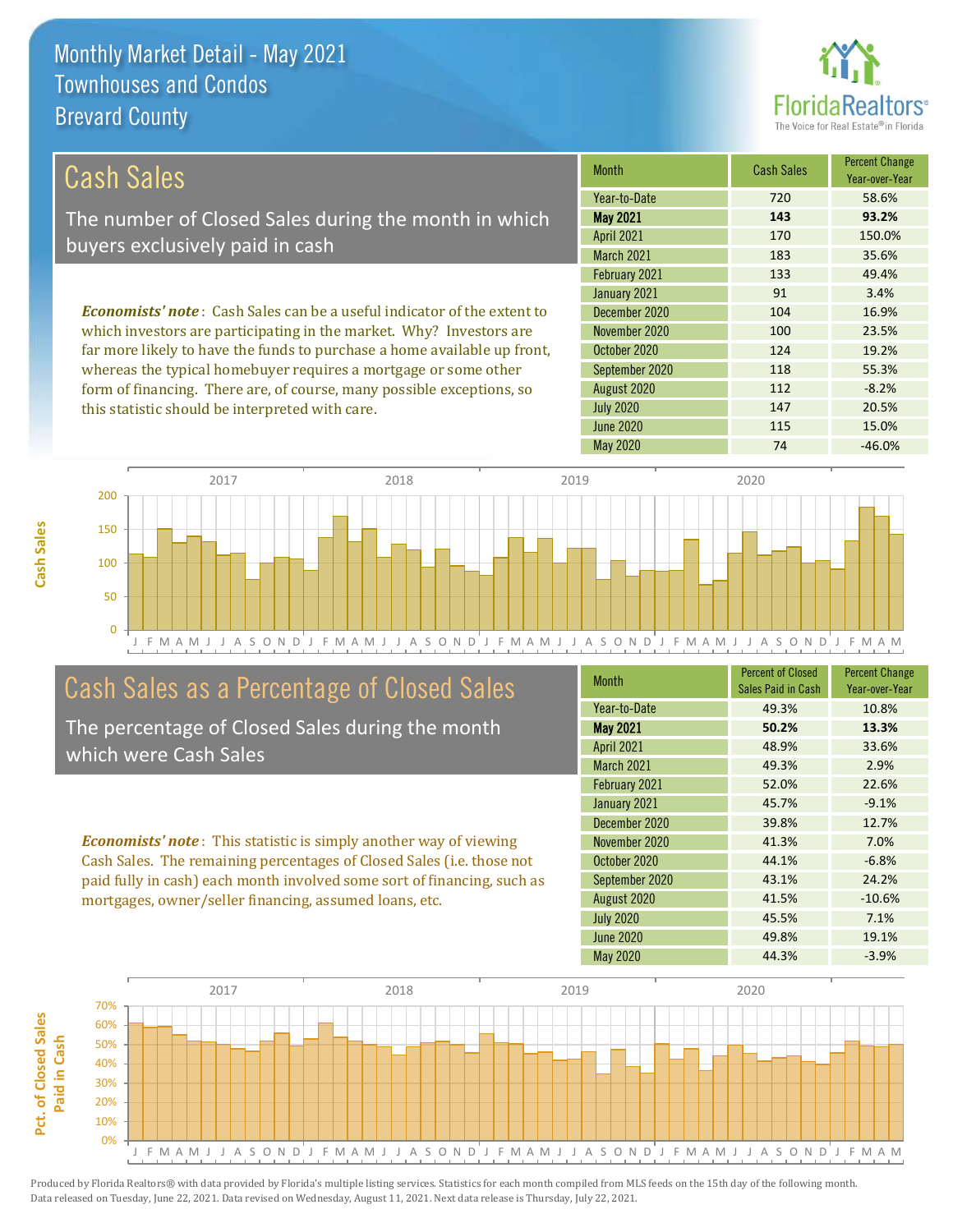

# Median Sale Price

The median sale price reported for the month (i.e. 50% of sales were above and 50% of sales were below)

*Economists' note* : Median Sale Price is our preferred summary statistic for price activity because, unlike Average Sale Price, Median Sale Price is not sensitive to high sale prices for small numbers of homes that may not be characteristic of the market area. Keep in mind that median price trends over time are not always solely caused by changes in the general value of local real estate. Median sale price only reflects the values of the homes that *sold* each month, and the mix of the types of homes that sell can change over time.

| <b>Month</b>      | <b>Median Sale Price</b> | <b>Percent Change</b><br>Year-over-Year |
|-------------------|--------------------------|-----------------------------------------|
| Year-to-Date      | \$229,000                | 17.6%                                   |
| <b>May 2021</b>   | \$230,000                | 36.9%                                   |
| <b>April 2021</b> | \$254,389                | 18.3%                                   |
| March 2021        | \$220,000                | 7.3%                                    |
| February 2021     | \$205,000                | $-2.7%$                                 |
| January 2021      | \$225,000                | 32.4%                                   |
| December 2020     | \$223,000                | 16.2%                                   |
| November 2020     | \$236,000                | 21.0%                                   |
| October 2020      | \$213,000                | 15.1%                                   |
| September 2020    | \$190,000                | $-5.0%$                                 |
| August 2020       | \$222,750                | 20.4%                                   |
| <b>July 2020</b>  | \$215,000                | 17.5%                                   |
| <b>June 2020</b>  | \$217,500                | 8.8%                                    |
| May 2020          | \$168,000                | $-10.2%$                                |



### Average Sale Price

The average sale price reported for the month (i.e. total sales in dollars divided by the number of sales)

*Economists' note* : Usually, we prefer Median Sale Price over Average Sale Price as a summary statistic for home prices. However, Average Sale Price does have its uses—particularly when it is analyzed alongside the Median Sale Price. For one, the relative difference between the two statistics can provide some insight into the market for higher-end homes in an area.

| <b>Month</b>      | <b>Average Sale Price</b> | <b>Percent Change</b><br>Year-over-Year |
|-------------------|---------------------------|-----------------------------------------|
| Year-to-Date      | \$274,826                 | 16.4%                                   |
| <b>May 2021</b>   | \$273,991                 | 33.9%                                   |
| <b>April 2021</b> | \$304,323                 | 29.7%                                   |
| <b>March 2021</b> | \$268,124                 | 0.0%                                    |
| February 2021     | \$252,772                 | 2.7%                                    |
| January 2021      | \$265,307                 | 30.1%                                   |
| December 2020     | \$263,143                 | 11.6%                                   |
| November 2020     | \$292,248                 | 27.7%                                   |
| October 2020      | \$260,515                 | 21.3%                                   |
| September 2020    | \$229,411                 | 2.2%                                    |
| August 2020       | \$260,285                 | 18.2%                                   |
| <b>July 2020</b>  | \$262,836                 | 23.5%                                   |
| <b>June 2020</b>  | \$266,487                 | 7.8%                                    |
| <b>May 2020</b>   | \$204,612                 | $-13.4%$                                |

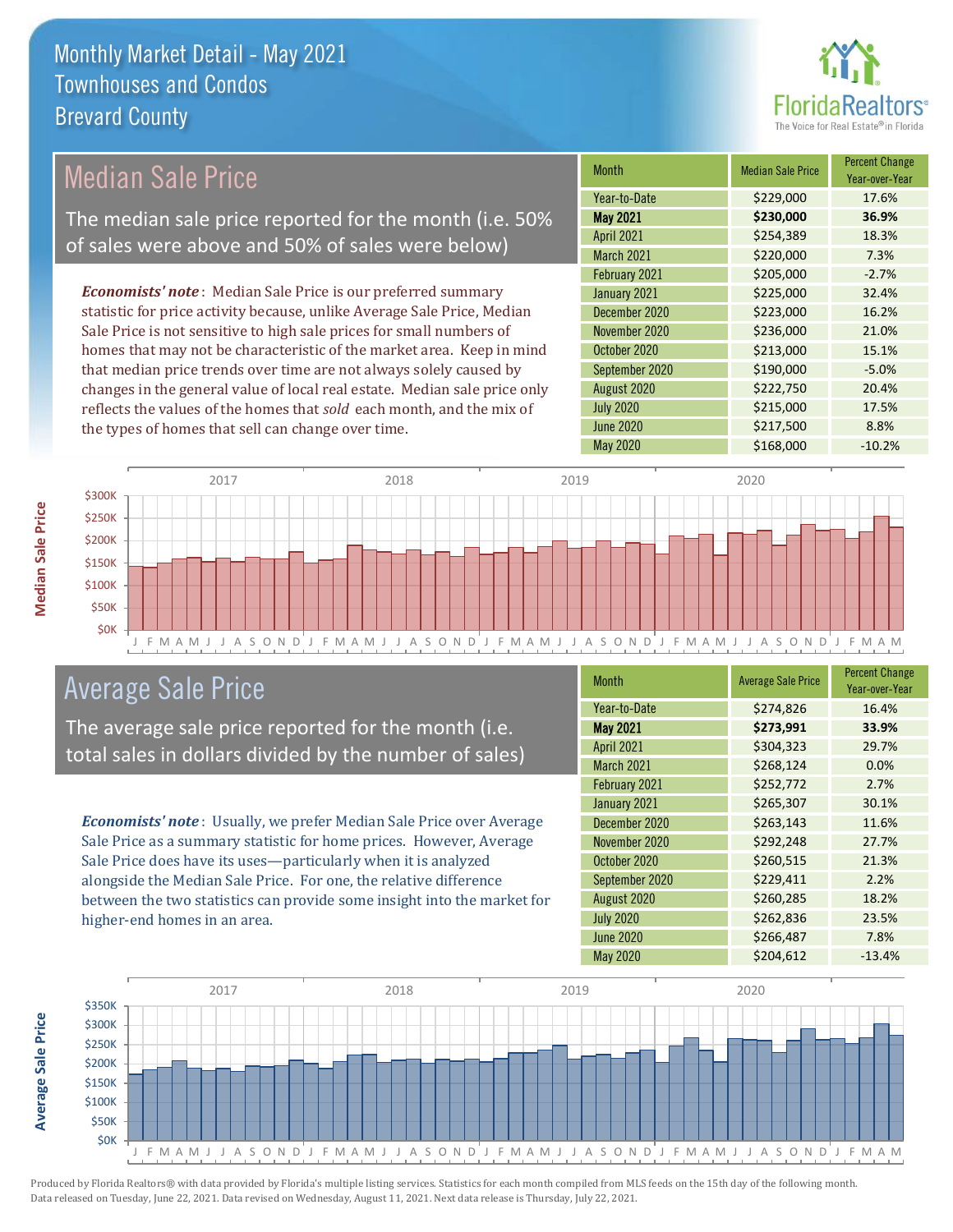

### ollar Volume

The sum of the sale prices for all sales which closed during the month

*Economists' note* : Dollar Volume is simply the sum of all sale prices in a given time period, and can quickly be calculated by multiplying Closed Sales by Average Sale Price. It is a strong indicator of the health of the real estate industry in a market, and is of particular interest to real estate professionals, investors, analysts, and government agencies. Potential home sellers and home buyers, on the other hand, will likely be better served by paying attention to trends in the two components of Dollar Volume (i.e. sales and prices) individually.

| <b>Month</b>      | Dollar Volume   | <b>Percent Change</b><br>Year-over-Year |
|-------------------|-----------------|-----------------------------------------|
| Year-to-Date      | \$401.0 Million | 66.5%                                   |
| May 2021          | \$78.1 Million  | 128.5%                                  |
| <b>April 2021</b> | \$105.9 Million | 142.6%                                  |
| March 2021        | \$99.5 Million  | 31.6%                                   |
| February 2021     | \$64.7 Million  | 25.2%                                   |
| January 2021      | \$52.8 Million  | 48.0%                                   |
| December 2020     | \$68.7 Million  | 15.6%                                   |
| November 2020     | \$70.7 Million  | 47.2%                                   |
| October 2020      | \$73.2 Million  | 54.9%                                   |
| September 2020    | \$62.9 Million  | 27.9%                                   |
| August 2020       | \$70.3 Million  | 21.3%                                   |
| <b>July 2020</b>  | \$84.9 Million  | 39.0%                                   |
| <b>June 2020</b>  | \$61.6 Million  | 4.2%                                    |
| <b>May 2020</b>   | \$34.2 Million  | $-51.3%$                                |



# Median Percent of Original List Price Received

The median of the sale price (as a percentage of the original list price) across all properties selling during the month

*Economists' note* : The Median Percent of Original List Price Received is useful as an indicator of market recovery, since it typically rises as buyers realize that the market may be moving away from them and they need to match the selling price (or better it) in order to get a contract on the house. This is usually the last measure to indicate a market has shifted from down to up, so it is what we would call a *lagging* indicator.

| <b>Month</b>      | Med. Pct. of Orig.<br><b>List Price Received</b> | <b>Percent Change</b><br>Year-over-Year |
|-------------------|--------------------------------------------------|-----------------------------------------|
| Year-to-Date      | 97.8%                                            | 1.9%                                    |
| <b>May 2021</b>   | 99.0%                                            | 3.4%                                    |
| <b>April 2021</b> | 98.5%                                            | 2.7%                                    |
| March 2021        | 97.7%                                            | 1.8%                                    |
| February 2021     | 96.0%                                            | $-0.3%$                                 |
| January 2021      | 97.2%                                            | 1.6%                                    |
| December 2020     | 96.4%                                            | 0.3%                                    |
| November 2020     | 97.0%                                            | 2.1%                                    |
| October 2020      | 96.8%                                            | 1.4%                                    |
| September 2020    | 96.5%                                            | 0.9%                                    |
| August 2020       | 95.7%                                            | 1.1%                                    |
| <b>July 2020</b>  | 96.1%                                            | 0.5%                                    |
| <b>June 2020</b>  | 95.7%                                            | $-0.2%$                                 |
| <b>May 2020</b>   | 95.7%                                            | 0.3%                                    |

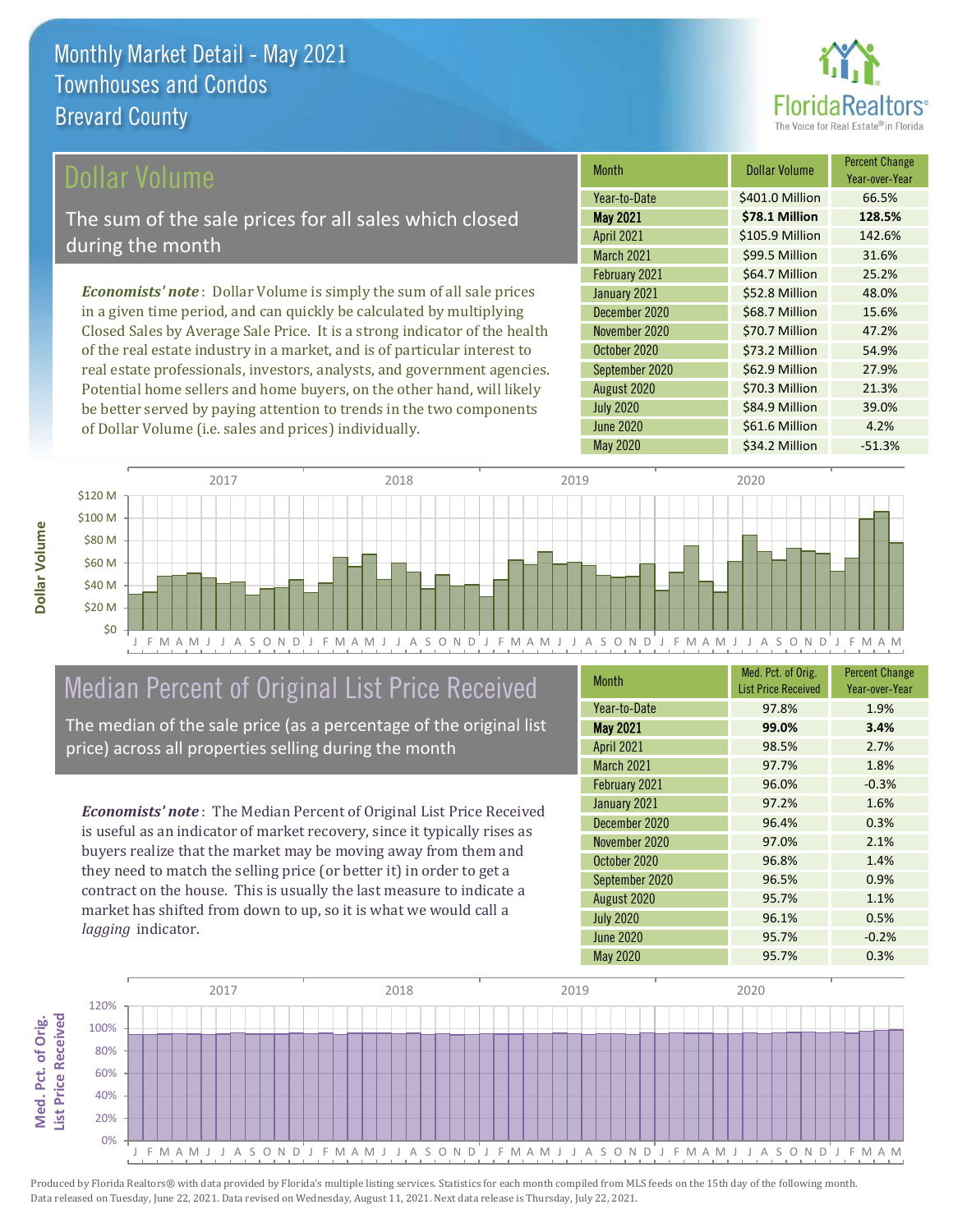

# Median Time to Contract

The median number of days between the listing date and contract date for all Closed Sales during the month

*Economists' note* : Like Time to Sale, Time to Contract is a measure of the length of the home selling process calculated for sales which closed during the month. The difference is that Time to Contract measures the number of days between the initial listing of a property and the signing of the contract which eventually led to the closing of the sale. When the gap between Median Time to Contract and Median Time to Sale grows, it is usually a sign of longer closing times and/or declining numbers of cash sales.

| Month             | Median Time to<br>Contract | <b>Percent Change</b><br>Year-over-Year |
|-------------------|----------------------------|-----------------------------------------|
| Year-to-Date      | 16 Days                    | $-51.5%$                                |
| <b>May 2021</b>   | 11 Days                    | $-70.3%$                                |
| <b>April 2021</b> | 12 Days                    | $-53.8%$                                |
| March 2021        | 15 Days                    | $-50.0%$                                |
| February 2021     | 23 Days                    | $-53.1%$                                |
| January 2021      | 25 Days                    | $-32.4%$                                |
| December 2020     | 25 Days                    | $-24.2%$                                |
| November 2020     | 21 Days                    | $-44.7%$                                |
| October 2020      | 20 Days                    | $-57.4%$                                |
| September 2020    | 28 Days                    | $-41.7%$                                |
| August 2020       | 28 Days                    | $-44.0%$                                |
| <b>July 2020</b>  | 46 Days                    | 4.5%                                    |
| <b>June 2020</b>  | 43 Days                    | 26.5%                                   |
| <b>May 2020</b>   | 37 Days                    | $-7.5%$                                 |



## Median Time to Sale

**Median Time to** 

**Median Time to** 

The median number of days between the listing date and closing date for all Closed Sales during the month

*Economists' note* : Time to Sale is a measure of the length of the home selling process, calculated as the number of days between the initial listing of a property and the closing of the sale. *Median* Time to Sale is the amount of time the "middle" property selling this month was on the market. That is, 50% of homes selling this month took *less* time to sell, and 50% of homes took *more* time to sell. Median Time to Sale gives a more accurate picture than Average Time to Sale, which can be skewed upward by small numbers of properties taking an abnormally long time to sell.

| <b>Month</b>      | <b>Median Time to Sale</b> | <b>Percent Change</b><br>Year-over-Year |
|-------------------|----------------------------|-----------------------------------------|
| Year-to-Date      | 55 Days                    | $-25.7%$                                |
| <b>May 2021</b>   | 48 Days                    | $-28.4%$                                |
| <b>April 2021</b> | 52 Days                    | $-27.8%$                                |
| <b>March 2021</b> | 53 Days                    | $-23.2%$                                |
| February 2021     | 64 Days                    | $-27.3%$                                |
| January 2021      | 66 Days                    | $-12.0%$                                |
| December 2020     | 63 Days                    | $-19.2%$                                |
| November 2020     | 64 Days                    | $-20.0%$                                |
| October 2020      | 57 Days                    | $-31.3%$                                |
| September 2020    | 64 Days                    | $-30.4%$                                |
| August 2020       | 71 Days                    | $-12.3%$                                |
| <b>July 2020</b>  | 85 Days                    | 6.3%                                    |
| <b>June 2020</b>  | 84 Days                    | 15.1%                                   |
| <b>May 2020</b>   | 67 Days                    | $-11.8%$                                |

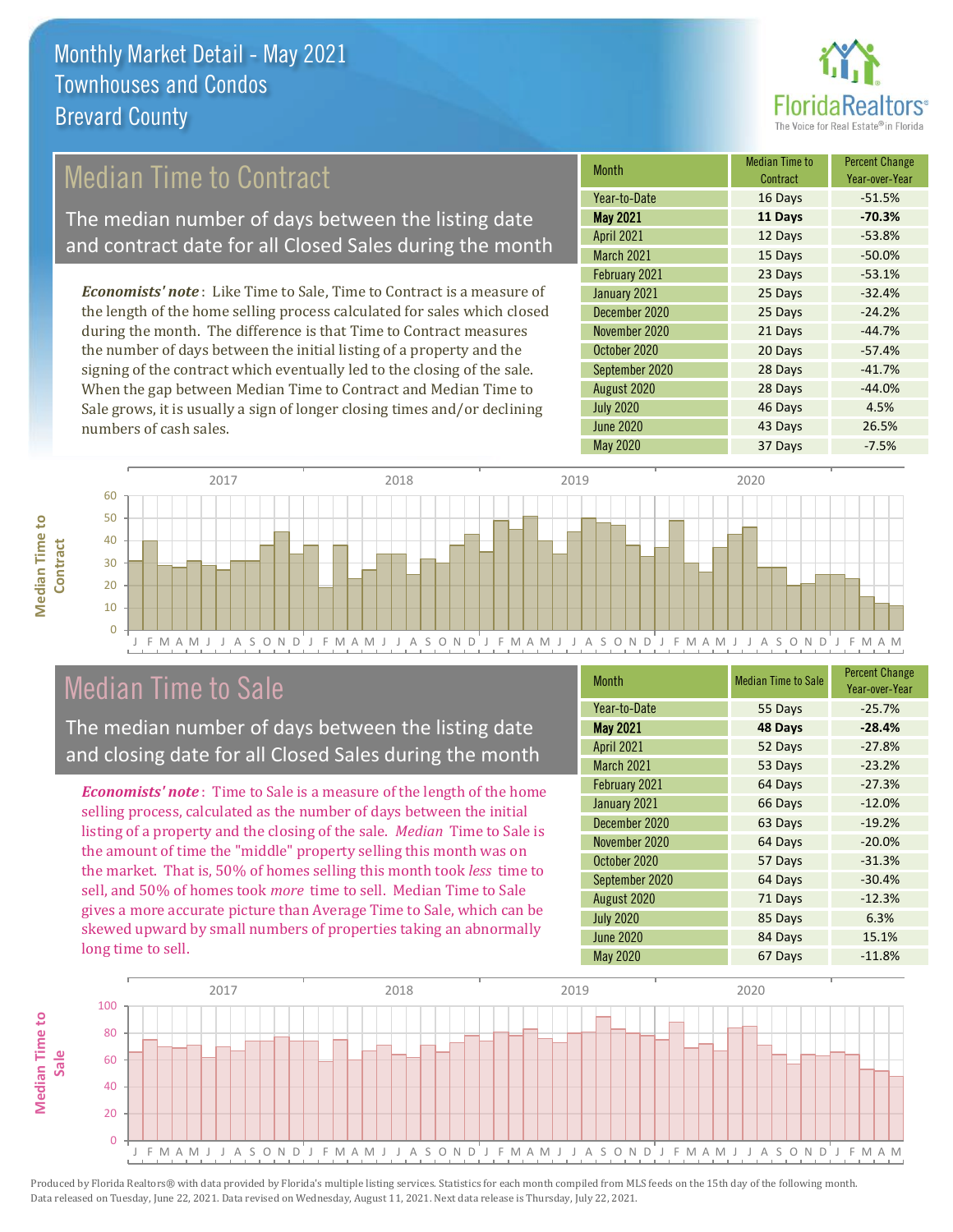distressed properties for sale.



| <b>New Pending Sales</b>                                                       | <b>Month</b>      | <b>New Pending Sales</b> | <b>Percent Change</b><br>Year-over-Year |
|--------------------------------------------------------------------------------|-------------------|--------------------------|-----------------------------------------|
|                                                                                | Year-to-Date      | 1.754                    | 44.6%                                   |
| The number of listed properties that went under                                | <b>May 2021</b>   | 342                      | 27.6%                                   |
| contract during the month                                                      | <b>April 2021</b> | 308                      | 93.7%                                   |
|                                                                                | <b>March 2021</b> | 414                      | 97.1%                                   |
|                                                                                | February 2021     | 349                      | 22.0%                                   |
| <b>Economists' note</b> : Because of the typical length of time it takes for a | January 2021      | 341                      | 17.6%                                   |
| sale to close, economists consider Pending Sales to be a decent                | December 2020     | 233                      | 33.9%                                   |
| indicator of potential future Closed Sales. It is important to bear in         | November 2020     | 245                      | $-1.2%$                                 |
| mind, however, that not all Pending Sales will be closed successfully.         | October 2020      | 291                      | 9.0%                                    |
| So, the effectiveness of Pending Sales as a future indicator of Closed         | September 2020    | 255                      | 23.8%                                   |
| Sales is susceptible to changes in market conditions such as the               | August 2020       | 335                      | 24.5%                                   |

J F M A M J J A S O N D J F M A M J J A S O N D J F M A M J J A S O N D J F M A M J J A S O N D J F M A M  $\overline{0}$ 100 200 300 400 500 2017 2018 2019 2020

# New Listings

The number of properties put onto the market during the month

availability of financing for homebuyers and the inventory of

*Economists' note* : New Listings tend to rise in delayed response to increasing prices, so they are often seen as a lagging indicator of market health. As prices rise, potential sellers raise their estimations of value—and in the most recent cycle, rising prices have freed up many potential sellers who were previously underwater on their mortgages. Note that in our calculations, we take care to not include properties that were recently taken off the market and quickly relisted, since these are not really *new* listings.

| <b>Month</b>      | <b>New Listings</b> | <b>Percent Change</b><br>Year-over-Year |
|-------------------|---------------------|-----------------------------------------|
| Year-to-Date      | 1,556               | 7.8%                                    |
| <b>May 2021</b>   | 281                 | $-7.0%$                                 |
| <b>April 2021</b> | 317                 | 56.2%                                   |
| <b>March 2021</b> | 340                 | 14.1%                                   |
| February 2021     | 310                 | 6.2%                                    |
| January 2021      | 308                 | $-11.7%$                                |
| December 2020     | 226                 | $-1.7%$                                 |
| November 2020     | 292                 | 3.9%                                    |
| October 2020      | 289                 | $-10.8%$                                |
| September 2020    | 253                 | 16.6%                                   |
| August 2020       | 326                 | 14.8%                                   |
| <b>July 2020</b>  | 286                 | 1.4%                                    |
| <b>June 2020</b>  | 258                 | $-23.4%$                                |
| May 2020          | 302                 | $-8.8%$                                 |

July 2020 310 310 3.3% June 2020 329 329 11.1% May 2020 268 -1.1%



**New Listings**

**Pending Sales**

Pending Sales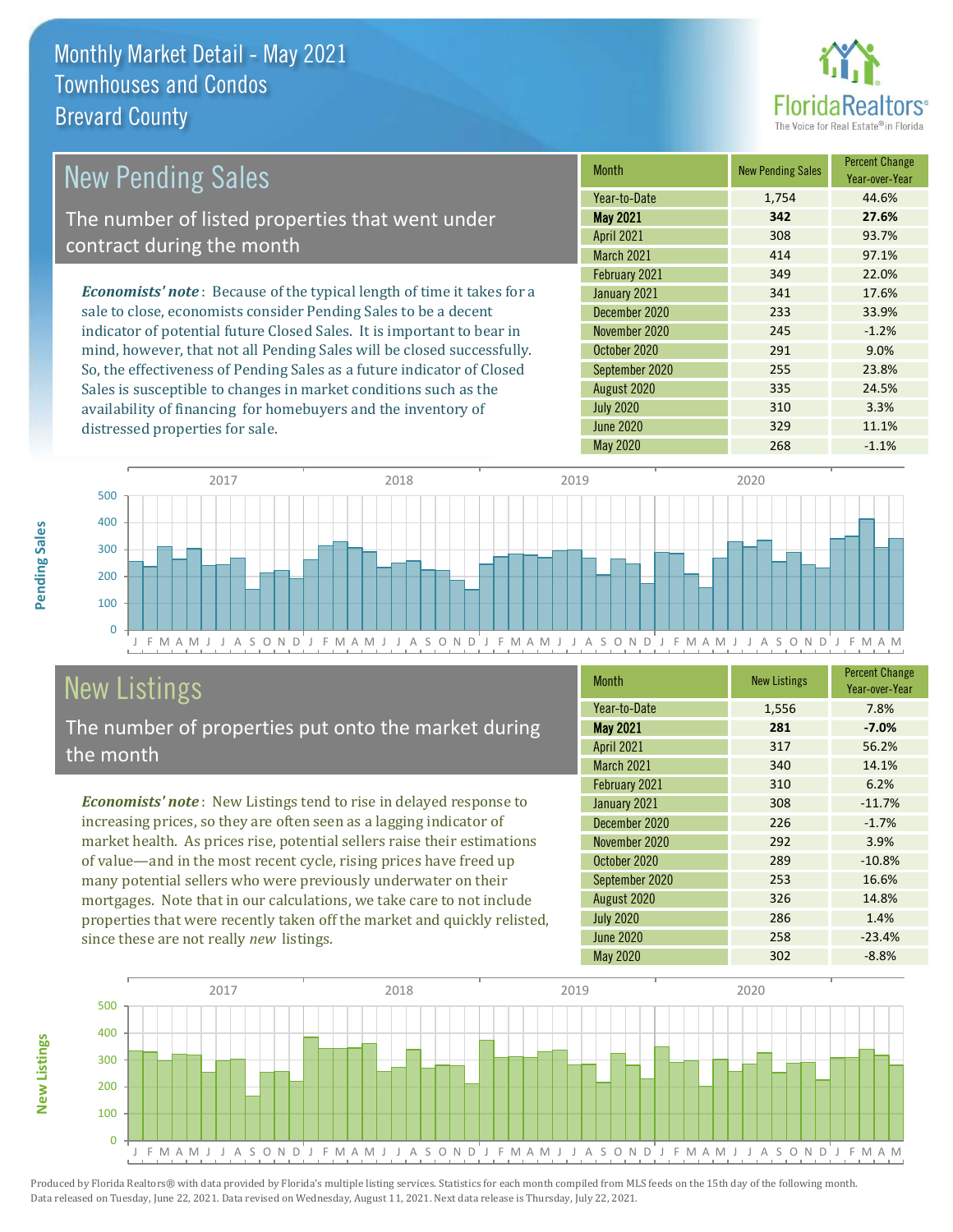

# Inventory (Active Listings) The number of property listings active at the end of the month

*Economists' note* : There are a number of ways to define and calculate Inventory. Our method is to simply count the number of active listings on the last day of the month, and hold this number to compare with the same month the following year. Inventory rises when New Listings are outpacing the number of listings that go off-market (regardless of whether they actually sell). Likewise, it falls when New Listings aren't keeping up with the rate at which homes are going off-market.

| <b>Month</b>             | Inventory | <b>Percent Change</b><br>Year-over-Year |
|--------------------------|-----------|-----------------------------------------|
| <b>YTD (Monthly Avg)</b> | 372       | $-54.8%$                                |
| <b>May 2021</b>          | 272       | $-66.0%$                                |
| <b>April 2021</b>        | 317       | $-61.7%$                                |
| <b>March 2021</b>        | 339       | $-60.2%$                                |
| February 2021            | 440       | $-45.7%$                                |
| January 2021             | 493       | $-40.2%$                                |
| December 2020            | 552       | $-28.0%$                                |
| November 2020            | 588       | $-26.9%$                                |
| October 2020             | 564       | $-30.1%$                                |
| September 2020           | 584       | $-26.7%$                                |
| August 2020              | 624       | $-23.8%$                                |
| <b>July 2020</b>         | 654       | $-23.3%$                                |
| <b>June 2020</b>         | 689       | $-22.4%$                                |
| <b>May 2020</b>          | 801       | $-11.8%$                                |



# Months Supply of Inventory

An estimate of the number of months it will take to deplete the current Inventory given recent sales rates

*Economists' note* : MSI is a useful indicator of market conditions. The benchmark for a balanced market (favoring neither buyer nor seller) is 5.5 months of inventory. Anything higher is traditionally a buyers' market, and anything lower is a sellers' market. There is no single accepted way of calculating MSI. A common method is to divide current Inventory by the most recent month's Closed Sales count, but this count is a usually poor predictor of future Closed Sales due to seasonal cycles. To eliminate seasonal effects, we use the 12-month average of monthly Closed Sales instead.

| <b>Month</b>             | <b>Months Supply</b> | <b>Percent Change</b><br>Year-over-Year |
|--------------------------|----------------------|-----------------------------------------|
| <b>YTD (Monthly Avg)</b> | 1.5                  | $-55.9%$                                |
| <b>May 2021</b>          | 1.0                  | $-71.4%$                                |
| <b>April 2021</b>        | 1.2                  | $-65.7%$                                |
| <b>March 2021</b>        | 1.3                  | $-62.9%$                                |
| February 2021            | 1.8                  | $-45.5%$                                |
| January 2021             | 2.0                  | $-41.2%$                                |
| December 2020            | 2.3                  | $-28.1%$                                |
| November 2020            | 2.4                  | $-29.4%$                                |
| October 2020             | 2.4                  | $-31.4%$                                |
| September 2020           | 2.5                  | $-26.5%$                                |
| August 2020              | 2.7                  | $-22.9%$                                |
| <b>July 2020</b>         | 2.9                  | $-21.6%$                                |
| <b>June 2020</b>         | 3.1                  | $-20.5%$                                |
| May 2020                 | 3.5                  | $-12.5%$                                |

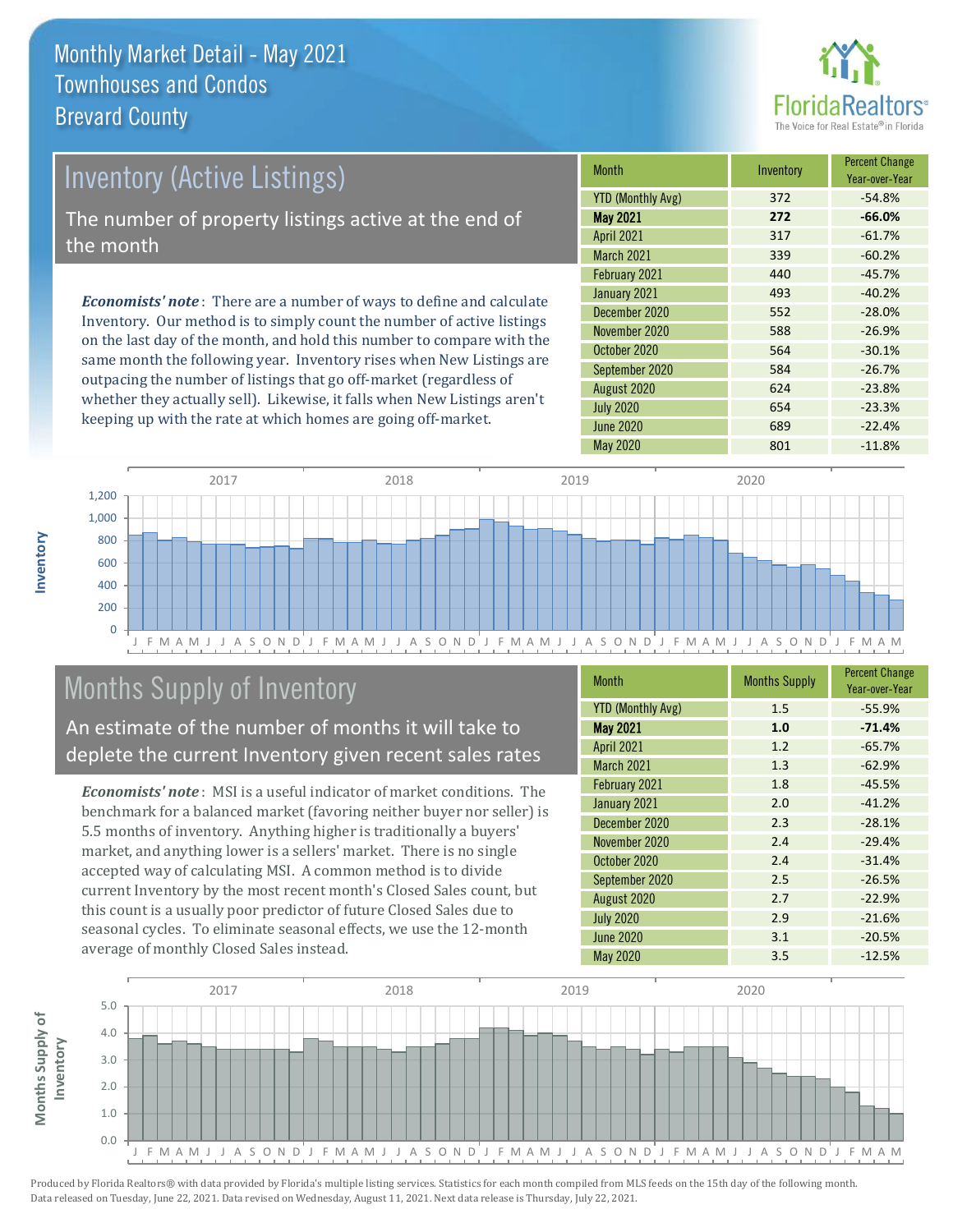

Year-over-Year

#### *Economists' note:* Closed Sales are one of the simplest—yet most important—indicators for the residential real estate market. When comparing Closed Sales across markets of different sizes, we recommend comparing the percent changes in sales rather than the number of sales. Closed Sales (and many other market metrics) are Sale Price Closed Sales Percent Change Closed Sales by Sale Price The number of sales transactions which closed during the month

affected by seasonal cycles, so actual trends are more accurately represented by year-over-year changes (i.e. comparing a month's sales to the amount of sales in the same month in the previous year), rather than changes from one month to the next.





### Median Time to Contract by Sale Price The median number of days between the listing date and contract date for all Closed Sales during the month

*Economists' note* : Like Time to Sale, Time to Contract is a measure of the length of the home selling process calculated for sales which closed during the month. The difference is that Time to Contract measures the number of days between the initial listing of a property and the signing of the contract which eventually led to the closing of the sale. When the gap between Median Time to Contract and Median Time to Sale grows, it is usually a sign of longer closing times and/or declining numbers of cash sales.

| <b>Sale Price</b>     | Median Time to<br>Contract | <b>Percent Change</b><br>Year-over-Year |
|-----------------------|----------------------------|-----------------------------------------|
| Less than \$50,000    | 1 Day                      | $-98.9%$                                |
| $$50,000 - $99,999$   | 16 Days                    | $-23.8%$                                |
| $$100,000 - $149,999$ | 8 Days                     | $-52.9%$                                |
| $$150,000 - $199,999$ | 12 Days                    | $-71.4%$                                |
| \$200,000 - \$249,999 | 7 Days                     | $-86.3%$                                |
| \$250,000 - \$299,999 | 10 Days                    | $-77.3%$                                |
| \$300,000 - \$399,999 | 18 Days                    | $-67.9%$                                |
| $$400,000 - $599,999$ | 9 Days                     | $-55.0%$                                |
| \$600,000 - \$999,999 | 8 Days                     | $-95.0%$                                |
| \$1,000,000 or more   | (No Sales)                 | N/A                                     |



Produced by Florida Realtors® with data provided by Florida's multiple listing services. Statistics for each month compiled from MLS feeds on the 15th day of the following month. Data released on Tuesday, June 22, 2021. Data revised on Wednesday, August 11, 2021. Next data release is Thursday, July 22, 2021.

**Median Time to Contract**

**Median Time to Contract**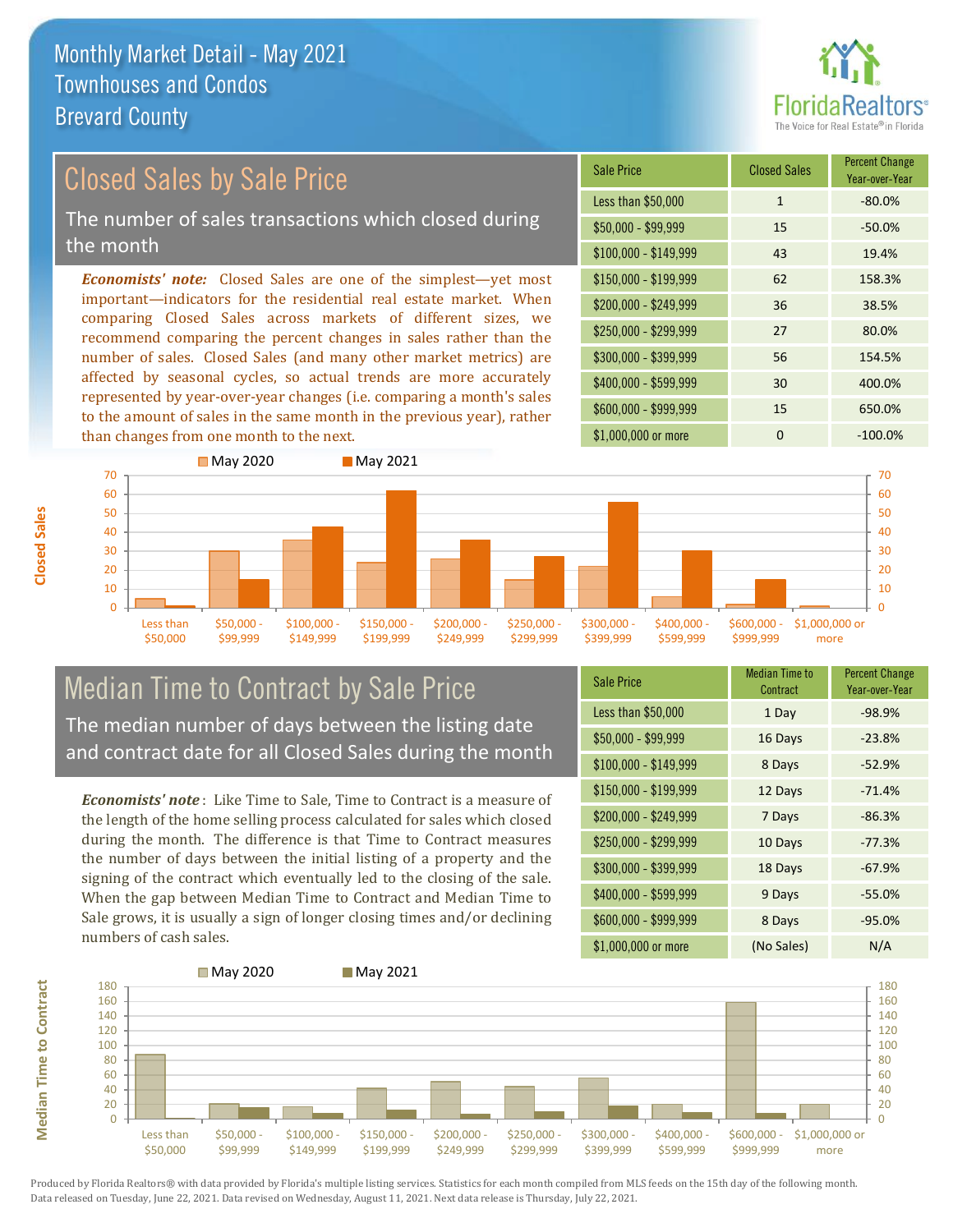

# New Listings by Initial Listing Price

The number of properties put onto the market during the month

*Economists' note:* New Listings tend to rise in delayed response to increasing prices, so they are often seen as a lagging indicator of market health. As prices rise, potential sellers raise their estimations of value—and in the most recent cycle, rising prices have freed up many potential sellers who were previously underwater on their mortgages. Note that in our calculations, we take care to not include properties that were recently taken off the market and quickly relisted, since these are not really *new* listings.





#### Inventory by Current Listing Price The number of property listings active at the end of the month

*Economists' note* : There are a number of ways to define and calculate Inventory. Our method is to simply count the number of active listings on the last day of the month, and hold this number to compare with the same month the following year. Inventory rises when New Listings are outpacing the number of listings that go off-market (regardless of whether they actually sell). Likewise, it falls when New Listings aren't keeping up with the rate at which homes are going off-market.

| <b>Current Listing Price</b> | Inventory    | <b>Percent Change</b><br>Year-over-Year |
|------------------------------|--------------|-----------------------------------------|
| Less than \$50,000           | $\mathbf{1}$ | N/A                                     |
| \$50,000 - \$99,999          | 8            | $-84.9%$                                |
| $$100,000 - $149,999$        | 32           | $-63.2%$                                |
| $$150,000 - $199,999$        | 38           | $-65.1%$                                |
| \$200,000 - \$249,999        | 23           | $-61.7%$                                |
| \$250,000 - \$299,999        | 22           | $-75.3%$                                |
| \$300,000 - \$399,999        | 32           | $-81.3%$                                |
| \$400,000 - \$599,999        | 54           | $-57.5%$                                |
| \$600,000 - \$999,999        | 45           | $-34.8%$                                |
| \$1,000,000 or more          | 17           | $-52.8%$                                |



Produced by Florida Realtors® with data provided by Florida's multiple listing services. Statistics for each month compiled from MLS feeds on the 15th day of the following month. Data released on Tuesday, June 22, 2021. Data revised on Wednesday, August 11, 2021. Next data release is Thursday, July 22, 2021.

**Inventory**